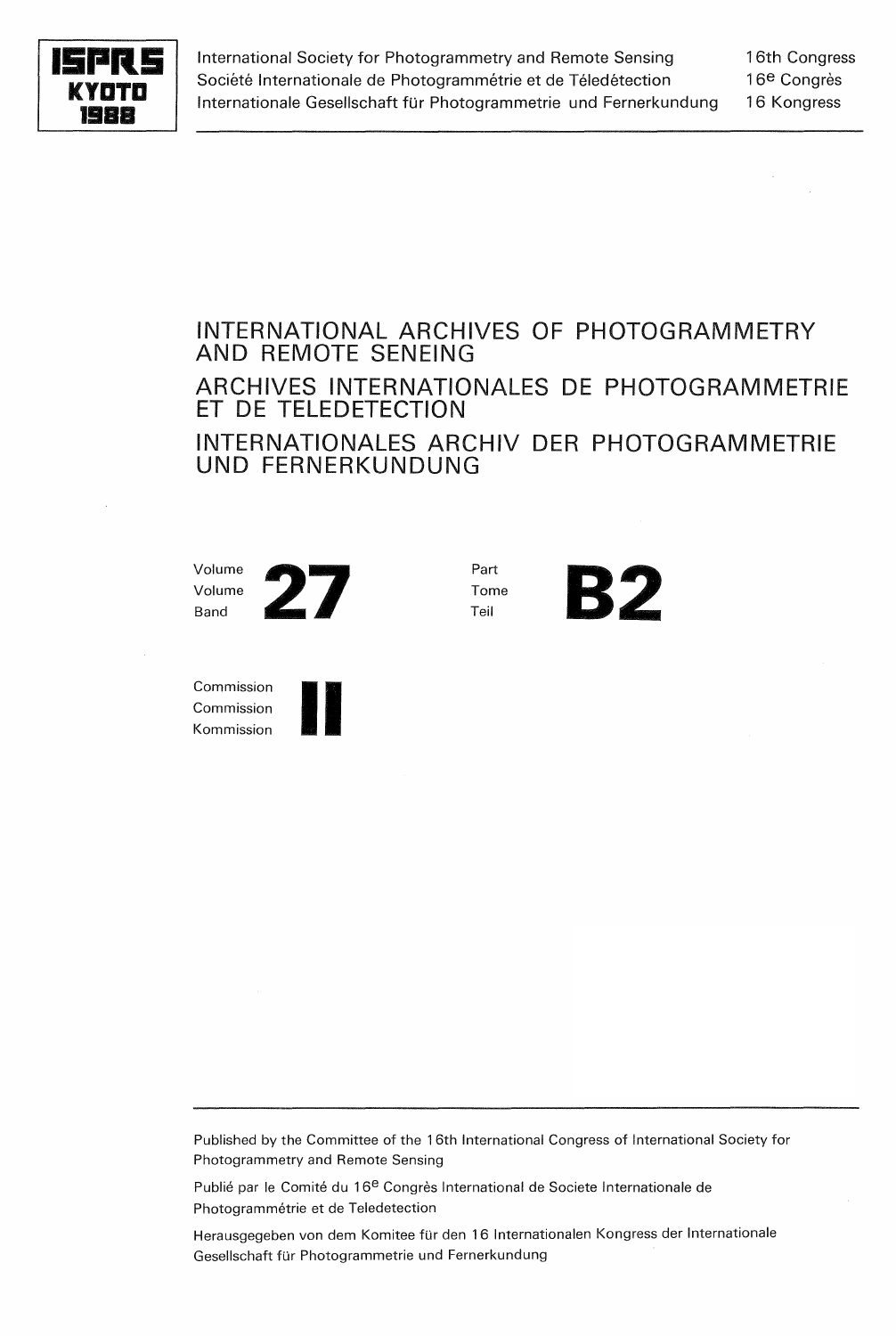## Instruments for Data Reduction and Analysis

| <b>AUTHOR</b>                                              | TITLE                                                                                                      | PAGE |
|------------------------------------------------------------|------------------------------------------------------------------------------------------------------------|------|
| Aguirre, J.L.B.,<br>Medeiros, V.M.                         | A Satellite Assisted-Tracking System with<br>Real-Time Accomodation for Maximal Pointing<br>Accuracy       | 1    |
| Arai, K.                                                   | Local Area Network and Data Network for the<br>Advanced Earth Observing Satellite, ADEOS<br>System         | 11   |
| Arai, K., Fujimoto, N.,<br>Sato, H., Koizumi, S.           | Terrain Height Estimation Using a HRV Stereo<br>Pair                                                       | 20   |
| Baranski, L.A.,<br>Struzik, P.                             | Interactive System for Registraion and<br>Processing of Digital Satellite Data Using<br>IBM-PC/AT Computer | 29   |
| Berg, G.                                                   | Investigations on the Measurement Accuracy of<br>the Analytical Plotter WILD Aviolyt AC 1                  | 35   |
| Braun, H.M.,<br>Rausch, G.H.                               | SAR Activities at Dornier                                                                                  | 44   |
| Chidley, T.R.E.,<br>Collins, W.G.,<br>Oldfield, R.B.       | The SPIDER Image Processing Routines in<br>Training for Digital Image Processing                           | 51   |
| Clark, B.P.                                                | Expert Systems for Image Processing: Past,<br>Present and Future Needs                                     | 61   |
| Cogan, L., Gugan, D.,<br>Hunter, D., Lutz, S.,<br>Peny, C. | Kern DSP 1 - Digital Stereo Photogrammetric<br>System                                                      | 71   |
| Cogan, L., Polasek, A.                                     | Kern Integrated Systems Hardware and Software<br>Architecture                                              | 84   |
| Cogan, L., Harbour, D.,<br>Peny, C.                        | KRISS Kern Raster Image Superimposition<br>System                                                          | 91   |
| El-Hakim, S.F.                                             | Limiting Factors of Real-Time Image Metrology                                                              | 97   |
| Elfick, M.H.,<br>Fletcher, M.J.                            | The ASP2000: A New Analytical<br>Photogrammetric Instrument                                                | 110  |
| Euget, G., Vigneron, C.                                    | MATRA TRASTER T10N Digital Stereoplotter                                                                   | 117  |
| Fangi, G.                                                  | A Stereodigitizer for Rolleimetric System                                                                  | 126  |
| Hasegawa, H., Uesugi, K.                                   | PADRAS-PASCO Automobile DRAwing System-                                                                    | 135  |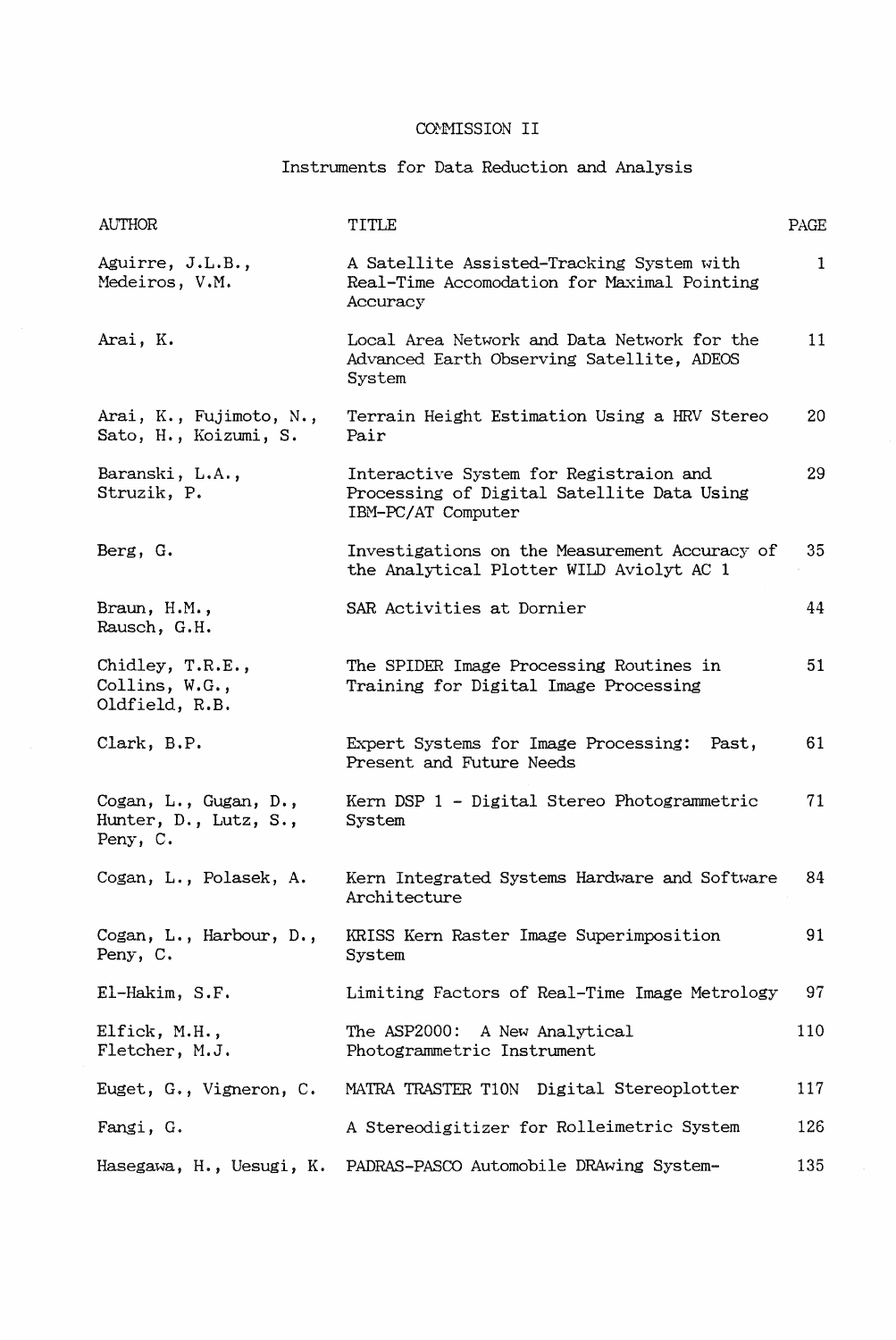| Hattori, S., Murai, S.,<br>Ohtani, H.,<br>Shibasaki, R. | Stereo Matching Project in Japan                                                                        | 149 |
|---------------------------------------------------------|---------------------------------------------------------------------------------------------------------|-----|
| Helava, U.V.                                            | Digital Comparator Correlator System                                                                    | 160 |
| Helava, U.V.                                            | On System Concepts for Digital Automation                                                               | 171 |
| Herland, E.                                             | ERS-1 SAR Processing with CESAR                                                                         | 191 |
| Heuse, L., Hawkins, D.                                  | 1:50,000 Basemap Generation from Satellite<br>Imagery                                                   | 200 |
| Hofmann, O.                                             | A Digital Three Line Stereo Scanner System                                                              | 206 |
| Hu, R.                                                  | Stereo Transfer Master---A New Planimetric<br>Plotter for One-Fourth Enlarged Photos of a<br>Stereopair | 214 |
| Hunter, D., Smart, J.                                   | Image Orientation on the Kern DSR                                                                       | 223 |
| Jacobsen, K.                                            | Handling of Panoramic and Extreme High<br>Oblique Photographs in Analytical Plotters                    | 232 |
| Kratky, V.                                              | On-Line Aspects of Stereophotogrammetric<br>Processing of SPOT Images                                   | 238 |
| Liao, T., Hao, W.,<br>Chang, S., Wu, M.                 | An Image Processing System Which You Can Make                                                           | 248 |
| Liu, Q., Xu, J., He, Y.                                 | Landsat TM Image Recognition by Use of Power<br>Spectrum Analysis                                       | 258 |
| Liu, $X.$ , Sun, L.,<br>Liu, S., Ja, W.                 | Some Characteristics of the Analytical<br>Plotter System JX                                             | 263 |
| Luhmann, T.                                             | A Digital Reseau-Scanning Comparator System                                                             | 275 |
| Lutz, S.                                                | Towards the Digital Future                                                                              | 284 |
| Makarovic, B.                                           | Context and Integration of Photogrammetric<br>Production Lines                                          | 289 |
| Malmström, H.,<br>Cronström, E.                         | MIMA, a Powerful System for Satellite Map<br>Production                                                 | 303 |
| Marckwardt, W.                                          | Jena Photogrammetric Instruments Manufacture<br>from 1984 to 1988                                       | 317 |
| Mark, R.-P., Bauer, G.                                  | A Universal Algorithm for Photogrammetric<br>Computations                                               | 324 |
| Nakamura, T.,<br>Miyoshi, H.                            | Digital Mapping System - PADMS -                                                                        | 334 |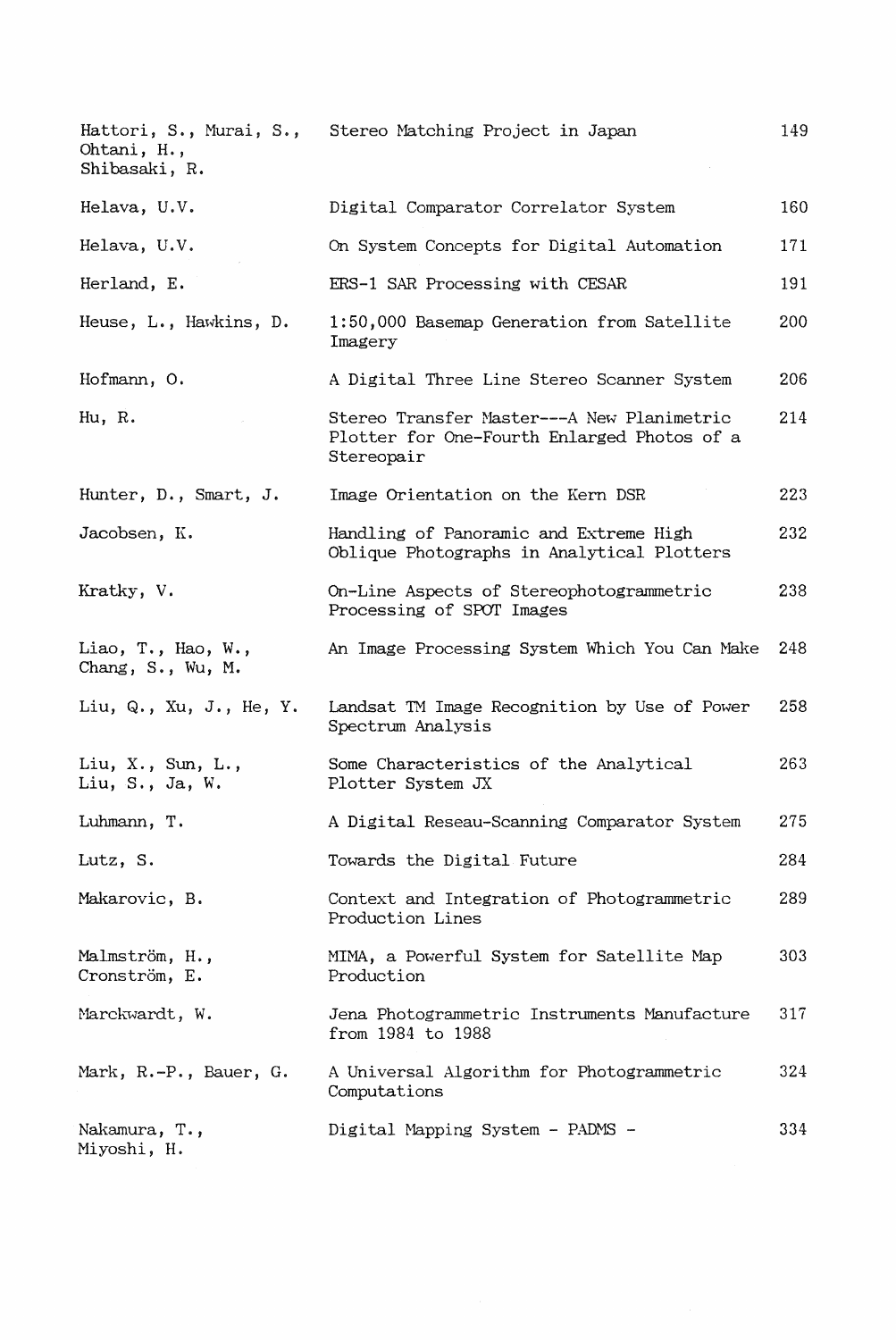| Noack, W., Popella, A.,<br>Konjack, R.                                             | Experiences in Implementing an Expert System<br>Supported Man-Machine-Interface for the<br>Configuration of the Intelligent SAR<br>Processor | 344 |
|------------------------------------------------------------------------------------|----------------------------------------------------------------------------------------------------------------------------------------------|-----|
| Qian, Z., Tang, G.,<br>Xia, Y., Chen, H.,<br>Jin, S.                               | A Simple Analytical Photogrammetry System                                                                                                    | 357 |
| Rulf, J., Zahn, H.                                                                 | RECTIMAT CM, an Additive Colour Projector and<br>Precision Rectifier                                                                         | 362 |
| Runge, H., Popella, A.,<br>Noack, W.                                               | EXAS - Experiment on Autonomous SAR Processor<br>Calibration                                                                                 | 369 |
| Saile, J.                                                                          | The Special Features and Versatile Interfaces<br>of the Planicomp P-Series                                                                   | 378 |
| Schulz, B.-S.                                                                      | Hypothesis-free Land Use Classification from<br>LANDSAT-5 TM Image Data                                                                      | 384 |
| Schwebel, R., Mohl, H.,<br>Faust, H.-W.                                            | The G3/PC Stereocord - A Simple Analytical<br>Plotting Instrument on a PC Basis                                                              | 392 |
| Stevens, A.,<br>Morris, A.C.,<br>Ibbs, $T.J.$ ,<br>Jackson, M.J.,<br>Muller, J.-P. | Automatic Generation of Image Ground Control<br>Features from a Digital Map Database                                                         | 402 |
| Stevens, A.,<br>Jackson, M.J.,<br>James, W.J.                                      | Integration of Satellite Imagery Using a GIS<br>'Toolbox'                                                                                    | 414 |
| Stokes, J.                                                                         | A Photogrammetric Monoplotter for Digital Map<br>Revision Using the Image Processing System<br>$GOP-300$                                     | 424 |
| Swann, R., Kauffman, D.,<br>Sharpe, B.                                             | Results of Automated Digital Elevation Model<br>Generation from SPOT Satellite Data                                                          | 434 |
| Wallwitz, W.                                                                       | Zeiss Digital Mapping - A New Hardware and<br>Software System Concept from Kombinat VEB<br>Carl Zeiss JENA                                   | 441 |
| Wilson, J.J.W.                                                                     | Design Assessment of a High Precision SAR<br>Processor Employing the Transputer Based<br>Meiko Computing Surface                             | 450 |
| Wolff, T.                                                                          | Parametrization of Sampled Chirps of SAR<br>Range Compression Matched Filtering                                                              | 456 |
| Wu, $S_{\cdot}$ , Chang, $B_{\cdot}$ ,<br>Zu, G.                                   | APS-1 Analytical Plotting System                                                                                                             | 466 |
| $Wu$ , $S.S.C.$ ,<br>Schafer, F.J.,<br>Howington-Kraus, A.                         | Mapping Accuracy Using Side-Looking Radar<br>Images on the Analytical Stereoplotter                                                          | 474 |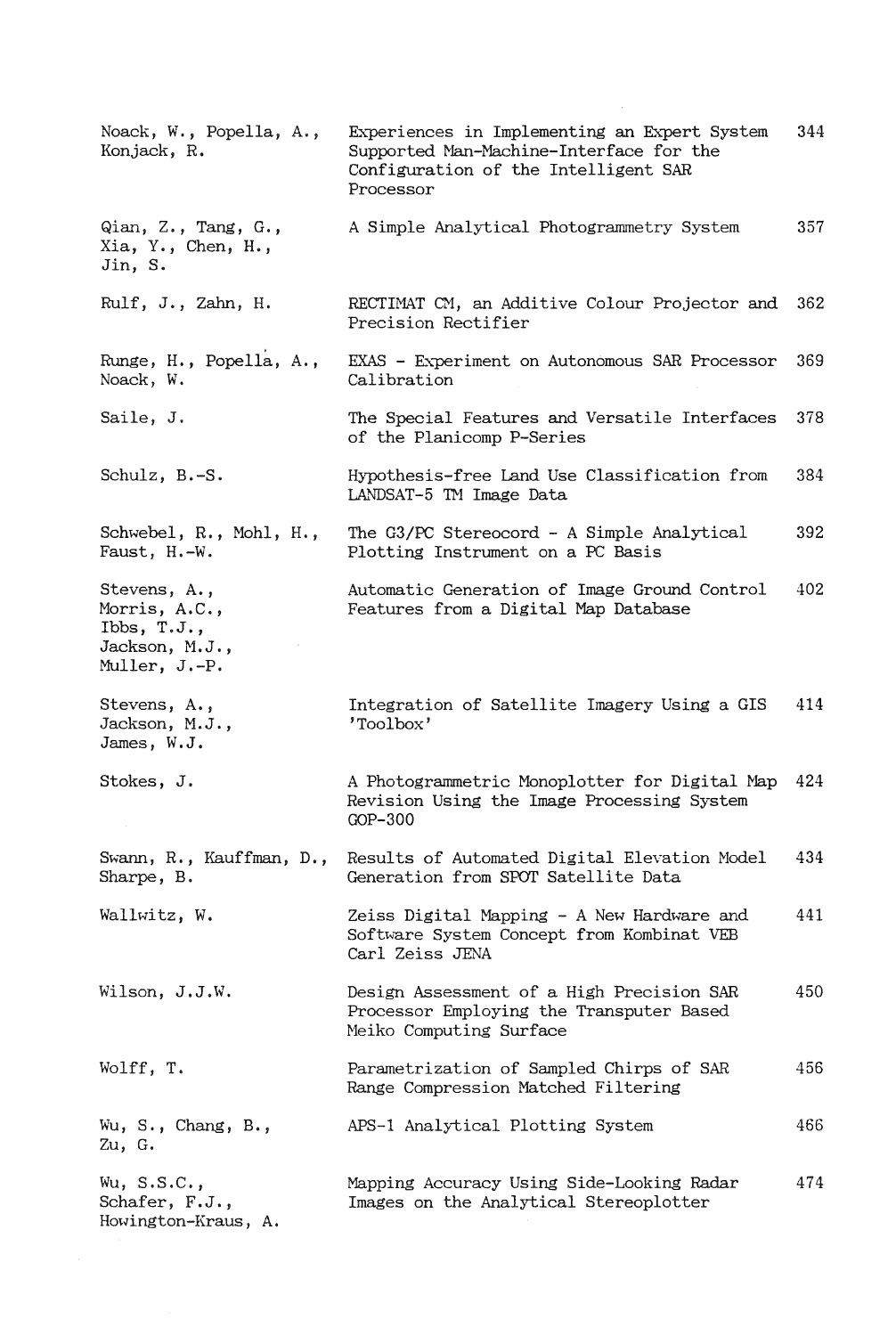## INTERCOMMISSION I/II

| Buchroithner, M.F.              | Spaceborne Stereo-Photography for Mapping of<br>High Mountain Terrain                                                                     | 481 |
|---------------------------------|-------------------------------------------------------------------------------------------------------------------------------------------|-----|
| Dowman, I.                      | The Restitution of Metric Photography Taken<br>from Space                                                                                 | 491 |
| Kaczynski, R.,<br>Konieczny, J. | High Resolution Soviet Space Photographs for<br>Topographic Mapping                                                                       | 501 |
| Kraemer, J.                     | Map Production and Revision with Satellite<br>Photographs Taken by the MIF-6 Camera and by<br>the Cameras KATE-140, KATE-200 and KFA-1000 | 506 |

 $\hat{\mathcal{A}}$ 

 $\sim 10$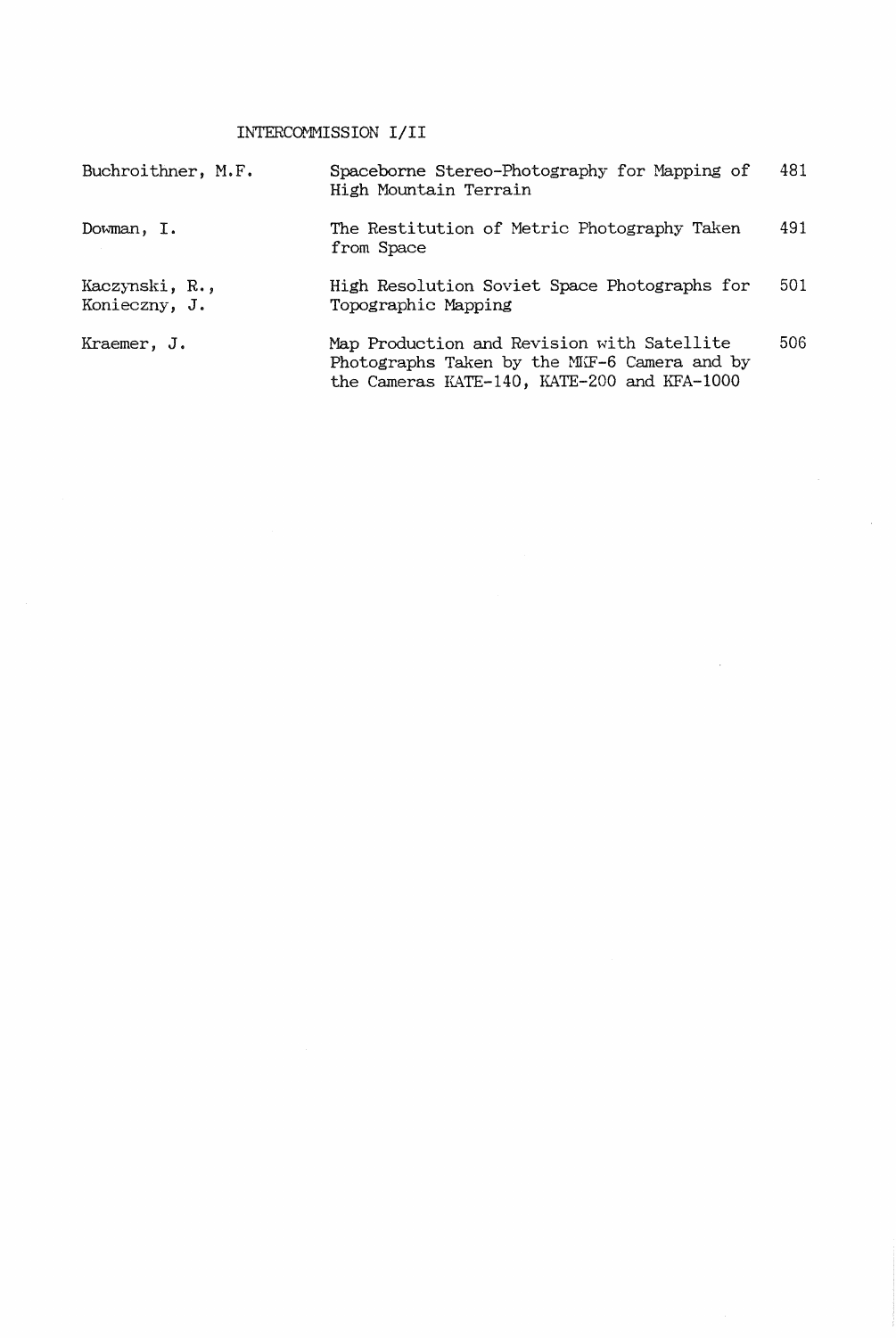Instruments for Data Reduction and

| <b>AUTHOR</b>                                           | TITLE                                                                                                        | <b>PAGE</b>  |
|---------------------------------------------------------|--------------------------------------------------------------------------------------------------------------|--------------|
| Guignard, J.P.,<br>Hasan, P.                            | Performance Evaluation of ERS-1 Synthetic<br>Aperture Radar Fast Delivery Processor                          | $\mathbf{1}$ |
| Goudswaard, F.                                          | A New Concept for Quantitative Interpretation<br>of Stereo Photographs by Non-Photogrammetric<br>Specialists | 8            |
| Barbosa, M.N.,<br>Pereira, S. de P.                     | The Brazilian Experience in Handling 15 Years<br>of Remote Sensing Satellite Data                            | 15           |
| Makarovic, B.                                           | Integrated Photogrammetric Systems: Working<br>Group II-6 Report                                             | 30           |
| Chapuis, $A_{\bullet}$ ,<br>Berg, J. van den            | The New Kern DSR Series of First Order<br>Analytical Plotters                                                | 38           |
| Gu, Y., Dai, Z.                                         | Some Methods for Standardization Enhancement<br>and Handling of Satellite Data in China RSGS                 | 46           |
| Ge, C., Zhu, Z.                                         | The Design of Weather Satellite Ground<br>Station                                                            | 56           |
| Hoogeboom, P.                                           | Towards a Polarimetric C-Band Aircraft SAR in<br>the Netherlands                                             | 59           |
| Voliak, K.I.,<br>Boyarchuk, K.A.,<br>Maliarovskiy, A.I. | Optical Data Processing Using the PRIZ Light<br>Modulator                                                    | 65           |
| Piwowar, J.M.,<br>LeDrew, E.F.                          | A Proposed Standard Test Procedure for<br>Conversion between Raster and Vector Data                          | 72           |
| Marelli, L.                                             | ESA's Activities and Plans for Remote Sensing<br>Data Systems                                                | 84           |
| Wang, Y.                                                | Zhu, D., Ni, W., Ye, Z., A Distributed Information Processing System                                         | 95           |
| Kuchinskiy, Y.I.,<br>Fomin, V.K.                        | Onega-2 Multipurpose Recording System                                                                        | 105          |
| Ren, W., Ye, Z.,<br>Wang, L.                            | DIPNET 880 Geometric Processing Workstation                                                                  | 108          |

 $\mathcal{O}_{\mathcal{A}}$  .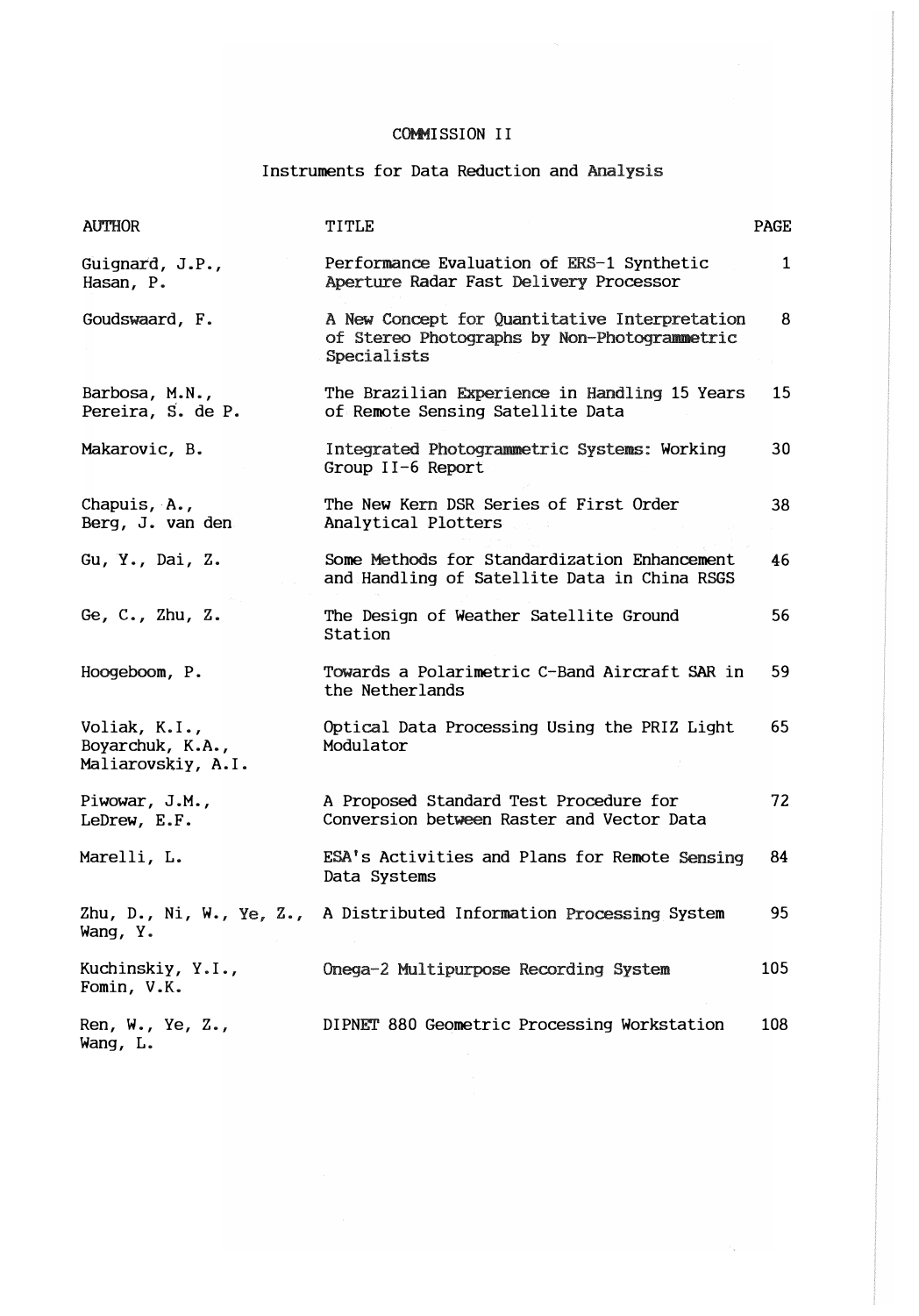Instruments for Data Reduction and Analysis

| <b>AUTHOR</b>                                                          | TITLE                                                                                                                 | <b>PAGE</b> |
|------------------------------------------------------------------------|-----------------------------------------------------------------------------------------------------------------------|-------------|
| Deekshatulu, B.L.                                                      | National Program for Handling Large Volumes<br>of Satellite Data                                                      | 119         |
| Billingsley, F.,<br>Johnson, J.,<br>Greenberg, E.,<br>MacMedan, M.     | Information Transfer Using the SFDU                                                                                   | 127         |
| Jachimski, J.,<br>Mierzwa, W., Pyka, K.,<br>Boron, A., Zielinski, J.   | Digital Image Rectification on Microcomputers<br>for Orthophoto Production                                            | 135         |
| Sasse, V., Altrogge, G.                                                | Realisation of Automatic Correlation within a<br>Digital Stereo Plotter                                               | 145         |
| Lohmann, P., Picht, G.,<br>Weidenhammer, J.,<br>Jacobsen, K., Skog, L. | The Design and Implementation of a Digital<br>Photogrammetric Stereo-Workstation                                      | 155         |
| Arai, K., Fujimoto, N.                                                 | GCP Acquisition Using Simulated SAR Derived<br>from DTM                                                               | 165         |
| Yang, M.                                                               | The New Generation of Digital Information<br>Processing System                                                        | 175         |
| Schotter, R.                                                           | Real Time SAR Processing Techniques                                                                                   | 184         |
| Jacobsen, K., Müller, W.                                               | Geometric Potential of Space Images                                                                                   | 191         |
| Drazhnyuk, A.A.                                                        | Cosmic Mapping of Antarctica                                                                                          | 198         |
| Kienko, Yu.P.                                                          | Earth Space Sensing for the Interests of the<br>Development of the Economy                                            | 205         |
| Reshetov, E.A.                                                         | New Equipment for Composing Materials of<br>Multispectral Space and Aerial Photographic<br>Surveys                    | 211         |
| Karpuchin, S.S.                                                        | Complex Studying and Mapping of Natural<br>Resources and Dynamics of Environment on the<br>Base of the Remote Sensing | 217         |
| Müller, W., Sauleda, H.                                                | Orthophoto Production in the New<br>ContextMAPPER System                                                              | 224         |
| Schenk, T.                                                             | The Effect of Digital Photogrammetry on<br>Existing Photogrammetric Concepts, Procedures<br>and Systems               | 234         |

 $\mathcal{A}^{\mathcal{A}}$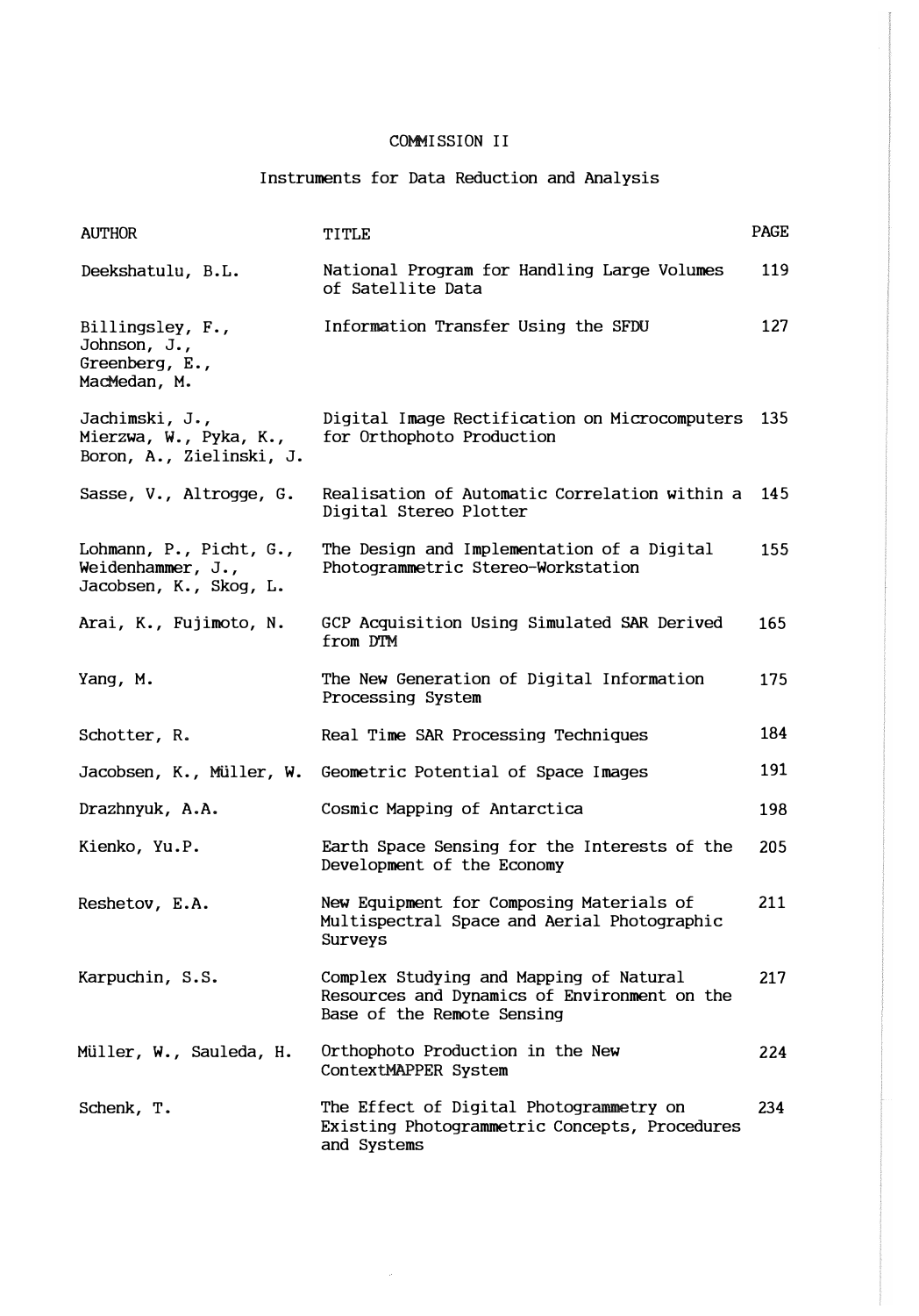# Instruments for Data Reduction and Analysis

| <b>AUTHOR</b>                                                                    | TITLE                                                                                                                                               | PAGE |
|----------------------------------------------------------------------------------|-----------------------------------------------------------------------------------------------------------------------------------------------------|------|
| Saitoh, $S_{\ast}$ ,<br>Hashimoto, Y., Koga, M.,<br>Shimizu, M.                  | On-Line Data Services of NOAA AVHRR Images<br>through Value Added Networks                                                                          | 245  |
| Witych, M.                                                                       | First Experiences about User-Programming of<br>the Planicomp P3 and Development Goals                                                               | 252  |
| Giancarlo, $C_{\bullet}$ ,<br>Nicola, F., Franco, F.                             | Galileo DIGICART 40: An Analytical Instrument<br>Based on a Personal Computer                                                                       | 260  |
| Pereira, L.M.G.,<br>Makarovic, B.                                                | Multistage Image Matching                                                                                                                           | 270  |
| Laiho, A., Kilpelä, E.                                                           | Stability Testing of Analytical Plotters                                                                                                            | 280  |
| Escada Jr., J.B.                                                                 | Associative Memory for Pattern Recognition -<br>An Implementation                                                                                   | 290  |
| Machado e Silva, A.J.F.,<br>d'Alge, J.C.L.,<br>Bezerra, P.C.R.,<br>Barbosa, O.C. | The Processing of SPOT Imagery in Brazil                                                                                                            | 300  |
| Allam, M.M.                                                                      | The Role of Integrated Photogrammetric<br>Systems in GIS Technology                                                                                 | 308  |
| Mann, H.                                                                         | Progressive Sampling $-$ A New Realization of a<br>Method for Interactive Data Collection for<br>Digital Elevation Models on Analytical<br>Plotters | 319  |
| König, G., Nickel, W.,<br>Storl, J.                                              | Digital Stereophotogrammetry - Experience<br>with an Experimental System                                                                            | 326  |
| Johnson, W.T.K.                                                                  | Radar System Design for the Magellan Radar<br>Mission to Venus                                                                                      | 332  |
| Gruen, A.W.                                                                      | Digital Photogrammetric Processing Systems -<br>Current Status and Prospects                                                                        | 342  |
|                                                                                  | Elmhorst, A., Müller, W. Generation of DTM's with Space Photographs                                                                                 | 352  |
| Bjorna, K.                                                                       | Distributed Image Processing (DIP)                                                                                                                  | 362  |
| Ruck Jr., R.C.                                                                   | The Effects of the Environment on Optical<br>Systems                                                                                                | 371  |

 $\bar{\beta}$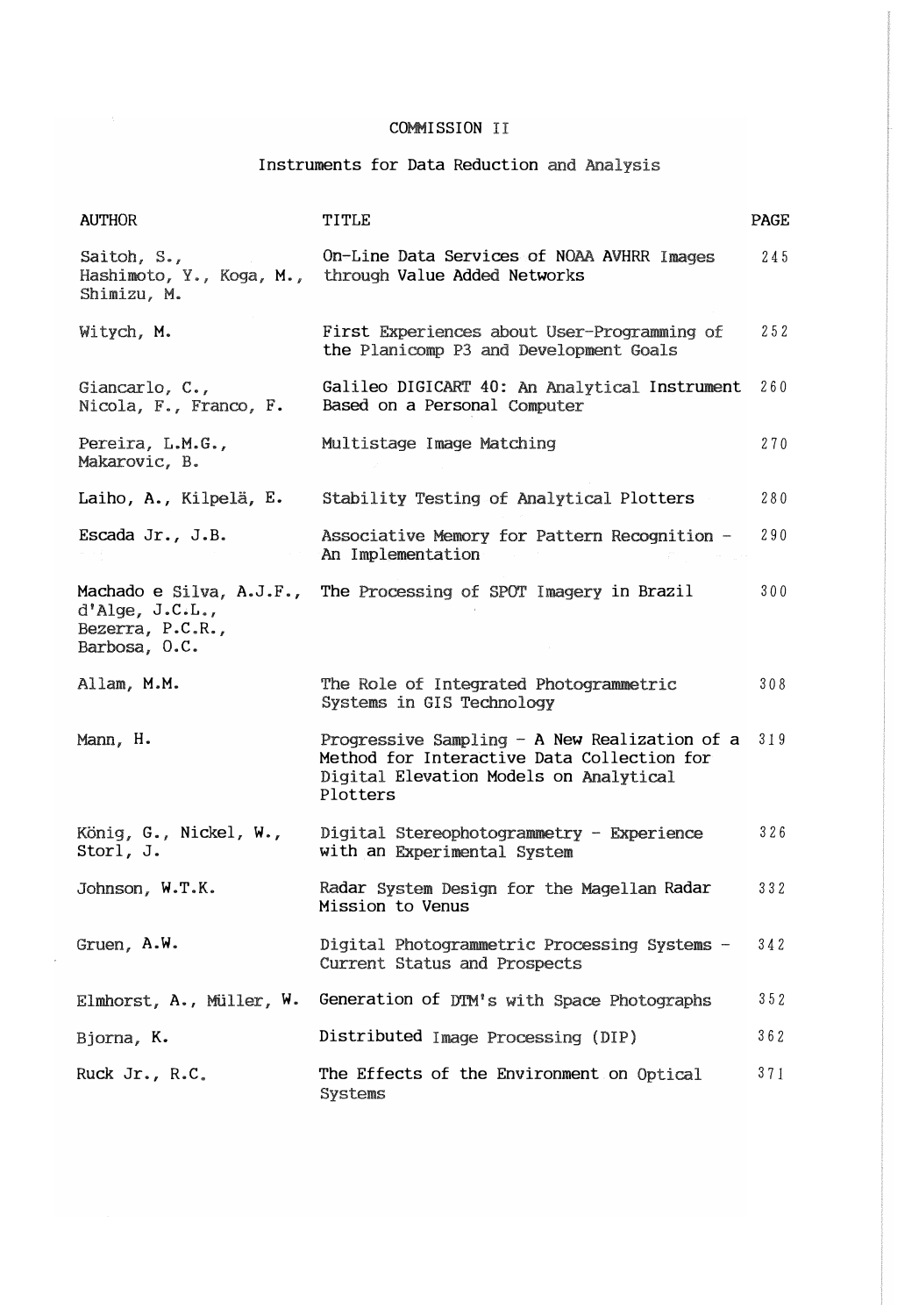## Instruments for Data Reduction and Analysis

| <b>AUTHOR</b>                                                              | TITLE                                                                                                                                   | <b>PAGE</b> |
|----------------------------------------------------------------------------|-----------------------------------------------------------------------------------------------------------------------------------------|-------------|
| Matsuoka, R.,<br>Hasegawa, H.,<br>Ikeshima, I.                             | Development of a Man-Machine Interactive<br>System to Detect Land Use Changes by Using<br>Remote Sensing Data                           | 375         |
| Konecny, G.,<br>Lohmann, P., Skog, L.                                      | A Digital Image Mapping System                                                                                                          | 380         |
| Raggam, J.                                                                 | An Efficient Object Space Algorithm for<br>Spaceborne SAR Image Geocoding                                                               | 393         |
| Kratky, V.                                                                 | On-Line Aspects of Stereophotogrammetric<br>Processing of SPOT Images                                                                   | 401         |
| Fritz, L.W.                                                                | Activities and Trends of Photogrammetric and<br>Remote Sensing Systems for Data Processing<br>and Analysis 1984-88 Commission II Report | 411         |
| Sasse, V., Altrogge, G.                                                    | Realisation of Automatic Correlation within a<br>Digital Stereo Plotter                                                                 | 424         |
| Godai, T.                                                                  | Earth Observation Programs in Japan                                                                                                     | 434         |
| Harrison, B.A.,<br>Mayo, K.K.,<br>Jupp, D.L.B.,<br>Hutton, P.G., Ahmad, W. | The Image Processing Link to Geographic<br>Information Systems                                                                          | 443         |
| Tanaka, T., Miida, S.,<br>Suzuki, Y., Arai, K.,<br>Sato, H., Tanioka, N.   | Technical Conditions for Large Volume Data<br>Handling on Future Earth Observation Ground<br>Sysytem                                    | 451         |
| Besenicar, J.,<br>Radwan, M., Tuladhar, A.                                 | Digital Mapping System for Educational<br>Purposes                                                                                      | 459         |
| Lee, M.                                                                    | Concurrent Architectures and High Rate Data<br>Processing                                                                               | 465         |
| Almroth, U.                                                                | Digital Image Correlation on the Analytical<br>Instrument Kern DSR11                                                                    | 479         |
| Almroth, U.                                                                | The Kern Digital Stereo Correlator in Close-<br>Range Applications                                                                      | 485         |
| Okkes, R.W.                                                                | Synthetic Aperture Radar Image Efficient<br>Encoding                                                                                    | 489         |
| Schroeder, M.,<br>Stätter, R.                                              | Reflight of the Metric Camera on the ATLAS-1<br>Mission                                                                                 | 502         |